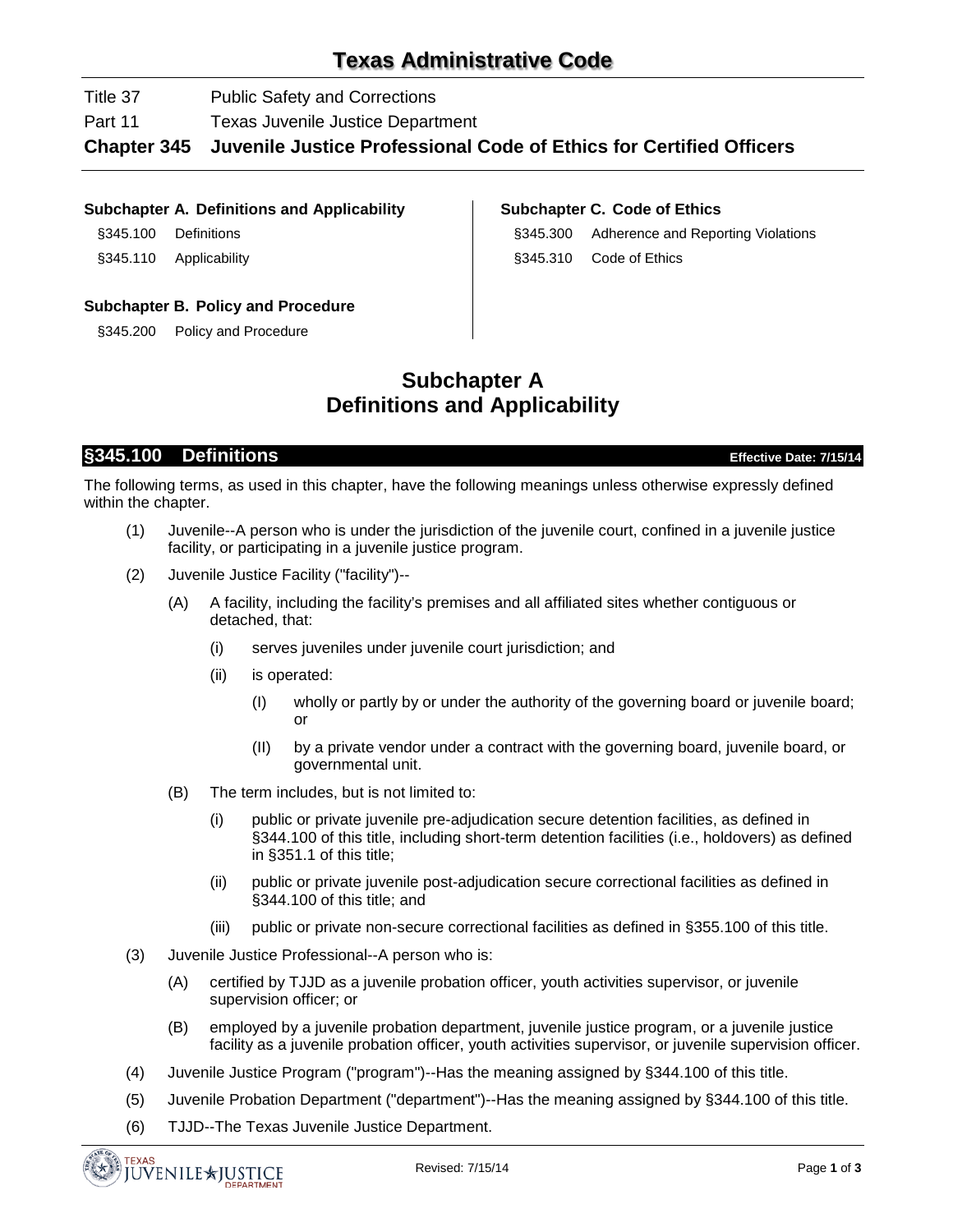## <span id="page-1-0"></span>**§345.110 Applicability Effective Date: 7/15/14**

- (a) Unless otherwise noted, this code of ethics applies to all juvenile justice professionals.
- (b) The code of ethics is intended to ensure that juvenile justice professionals adhere to the level of professionalism required by TJJD as the licensing agency issuing the certification.

# **Subchapter B Policy and Procedure**

## <span id="page-1-2"></span><span id="page-1-1"></span>**§345.200 Policy and Procedure Effective Date: 7/15/14**

Juvenile probation departments, juvenile justice programs, and juvenile justice facilities must adopt and implement written policies and procedures to ensure that all code of ethics violations are reported to:

- (1) the administration of the juvenile probation department, juvenile justice program, or juvenile justice facility; and
- <span id="page-1-3"></span>(2) TJJD.

# **Subchapter C Code of Ethics**

### <span id="page-1-4"></span>**§345.300 Adherence and Reporting Violations Effective Date: 7/15/14**

- (a) To ensure the safety, protection, and welfare of the juveniles and families served by the juvenile justice system, juvenile justice professionals must adhere to the code of ethics set forth in this chapter.
- (b) Juvenile justice professionals must report to the appropriate authorities and/or entities any unethical behavior or violations of the code of ethics.

### <span id="page-1-5"></span>**§345.310 Code of Ethics Effective Date: 7/15/14**

- (a) The people of Texas expect juvenile justice professionals to exhibit honesty and respect for the dignity and individuality of human beings and display a commitment to professional and compassionate service.
- (b) As described by §344.810 and §349.307 of this title, TJJD may take disciplinary action against the certification or deny certification of a juvenile justice professional who is found by TJJD to have violated the code of ethics.
- (c) Juvenile justice professionals must adhere to the following code of ethics principles:
	- (1) Juvenile justice professionals must:
		- (A) abide by all federal laws, federal guidelines and rules, state laws, and TJJD administrative rules;
		- (B) respect the authority and follow the directives of the juvenile court and governing juvenile board;
		- (C) respect and protect the legal rights of all juveniles and their parents and/or guardians;
		- (D) serve each child with concern for the child's welfare and with no expectation of personal gain;
		- (E) respect the significance of all elements of the justice and human services systems and cultivate professional cooperation with each segment;